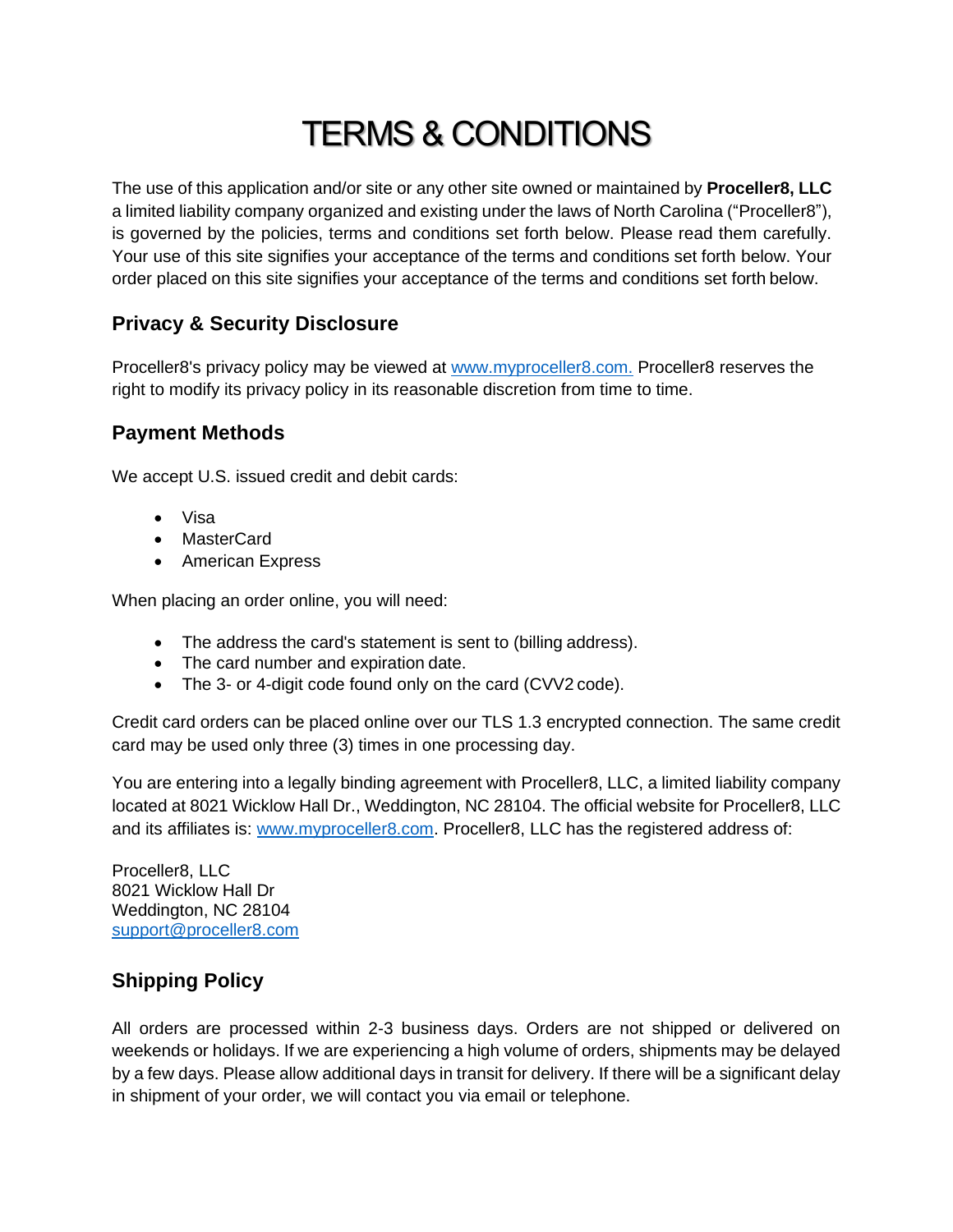## **Shipping rates & delivery estimates**

Shipping charges for your order will be calculated and displayed at checkout. Delivery delays can occasionally occur.

#### **Damages**

Proceller8 is not liable for any products damaged or lost during shipping. If you received your order damaged, please contact the shipment carrier to file a claim.

Please save all packaging materials and damaged goods before filing a claim.

#### **Refund Policy**

Only products purchased directly from Proceller8 or a distributor are eligible for a refund or exchange. Products purchased on any non-Proceller8 website are not eligible for a refund from Proceller8. Proceller8 may refuse to issue a refund if it finds in its sole discretion that any of the conditions in this section have been met.

You may request a refund within 30 days from the date of purchase for a full refund or exchange of any amounts charged by contacting customer service at [support@proceller8.com.](mailto:support@proceller8.com) Refunds and exchanges will be made to the credit card with which the product was purchased. You will need the following to make your request for refund:

- Proof of Purchase
- Unused portion of the product or empty product containers

Your refund includes only the cost of the product. It does not include the costs of shipping.

## **Return Policy**

Before any product is returned to Proceller8, the distributor or customer must contact customer service to obtain a *Return Merchandise Authorization* ("RMA") number. Any package received without this information on the outside of the box may be refused, and may result in a refund not issuing.

#### **Smart-Ship Cancellation**

Please email customer service to cancel or modify your Smart-Ship at any time at [support@proceller8.com,](mailto:support@proceller8.com) without penalty. You can also modify or cancel your order at any time at [www.myproceller8.com.](http://www.myproceller8.com/) By selecting the "Smart-Ship" option on the website, you are giving Proceller8 authorization to enroll you in the automatic shipping program. Proceller8 will ship your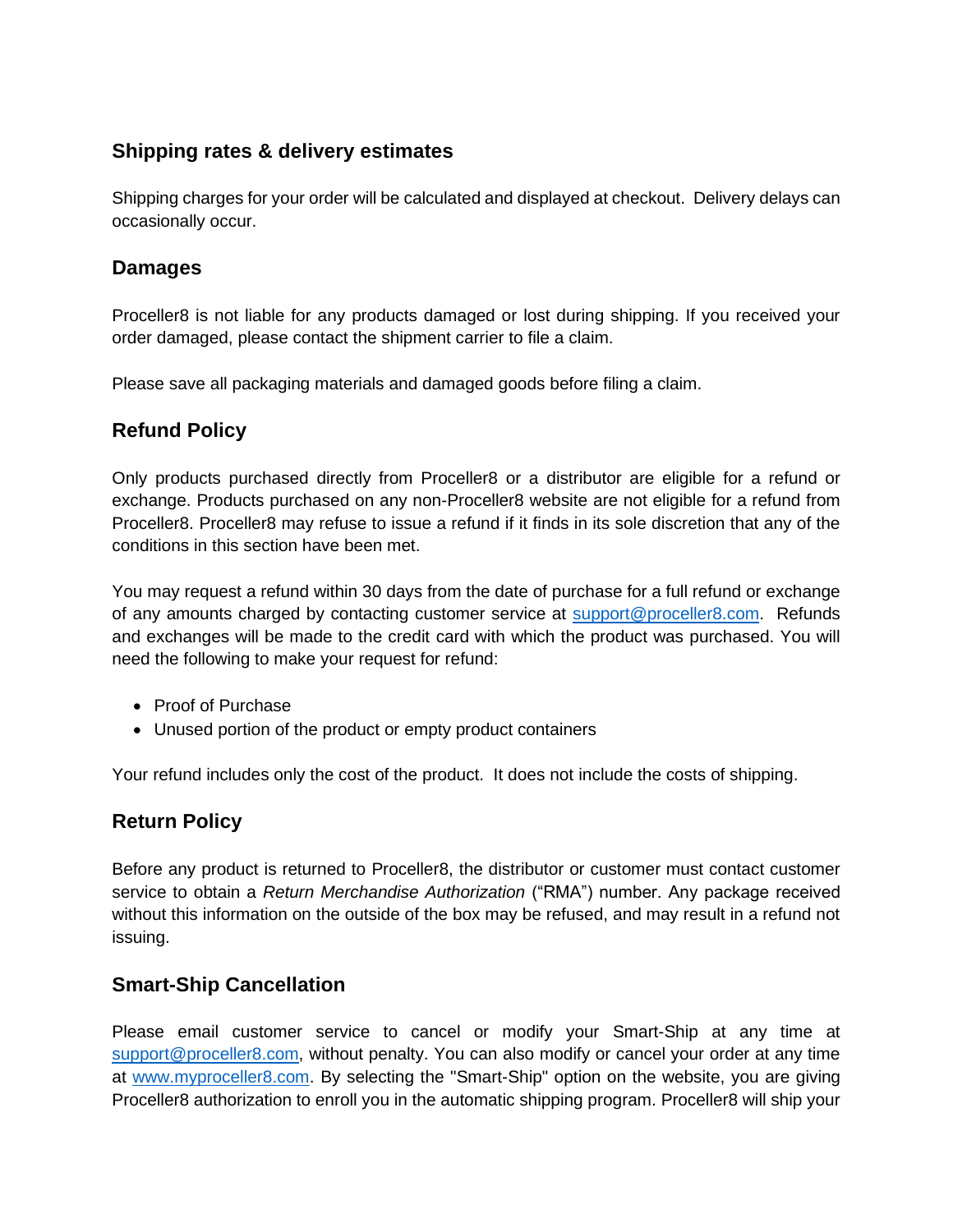products directly to you. You are also authorizing Proceller8 to charge your credit card for the products you have ordered on a monthly basis. You may cancel at any time without obligation and without penalty by emailing [support@proceller8.com](mailto:support@proceller8.com) or canceling the order on the MyProceller8.com portal. All Smart-ship cancellations must be performed or delivered to Proceller8 within 3 business days of the next shipment to guarantee cancellation of that shipment.

# **Third Party Interactions**

During use of Procelle8's Website, you may enter into correspondence with, purchase goods and/or services from, or participate in promotions of advertisers or sponsors showing their goods and/or services through the Website. Any such activity, and any terms, conditions, warranties or representations associated with such activity, is solely between you and the applicable third-party. Procelle8 shall have no liability, obligation or responsibility for any such correspondence, purchase or promotion between you and any such third party. Procelle8 does not endorse any sites on the Internet that are linked through its Website. Procelle8 provides these links to you only as a matter of convenience, and in no event shall Procelle8 be responsible for any content, products, or other materials on or available from such sites. Procelle8 provides products to you pursuant to the terms and conditions of this Agreement. You recognize, however, that certain third-party providers of ancillary software, hardware or services may require your agreement to additional or different license or other terms prior to your use of or access to such software, hardware or services.

## **Order Disclaimer**

Your electronic order confirmation, or any form of confirmation, does not signify our acceptance of your order. Procelle8 reserves the right to accept or deny shipment to anyone for any reason. Procelle8 reserves the right to require additional information before processing any order. If an order appears fraudulent in any way, Procelle8 reserves the right to cancel the order, notify the card holder and the proper authorities.

# **FTC Disclosures**

As a participant in the Proceller8 program, all distributors will be required to acknowledge the FTC disclosure for participation in the program.

## **Product Disclaimers / Disclaimers of Warranty**

PROCELLER8 MAKES NO REPRESENTATION, WARRANTY, OR GUARANTY AS TO THE RELIABILITY, TIMELINESS, QUALITY, SUITABILITY, TRUTH, AVAILABILITY, ACCURACY OR COMPLETENESS OF ANY INFORMATION ON THIS SITE. PROCELLER8 DOES NOT REPRESENT OR WARRANT THAT (A) THE USE OF THE SITE WILL BE SECURE, TIMELY, UNINTERRUPTED OR ERROR-FREE OR OPERATE IN COMBINATION WITH ANY OTHER HARDWARE, SOFTWARE, SYSTEM OR DATA, (B) THE SITE OR PROCELLER8'S PRODUCTS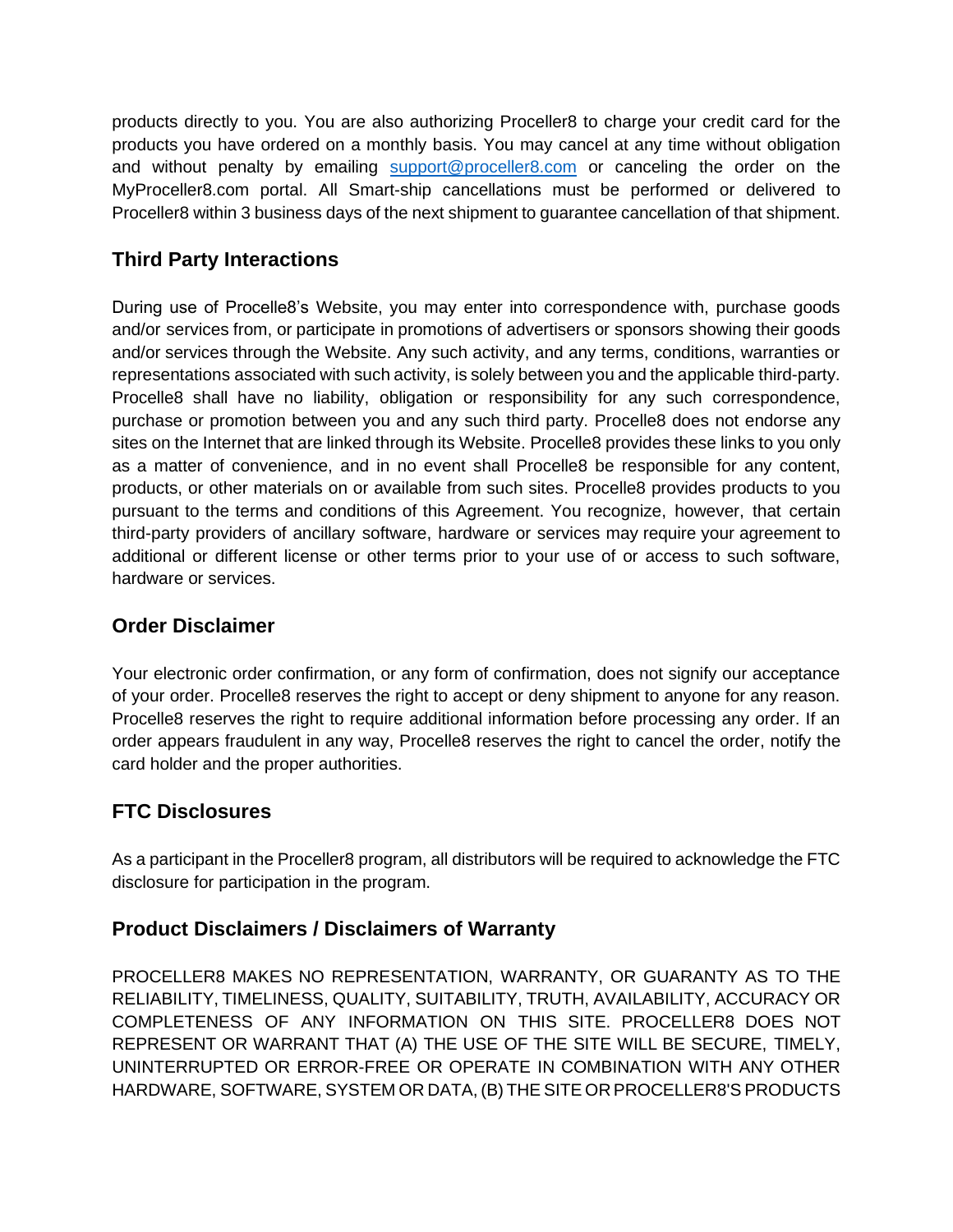WILL MEET YOUR REQUIREMENTS OR EXPECTATIONS, (C) ANY STORED DATA WILL BE ACCURATE OR RELIABLE, (D) THE QUALITY OF ANY PRODUCTS, SERVICES, INFORMATION, OR OTHER MATERIAL PURCHASED OR OBTAINED BY YOU THROUGH THE SERVICE WILL MEET YOUR REQUIREMENTS OR EXPECTATIONS, (E) ERRORS OR DEFECTS WILL BE CORRECTED, OR (F) THE SERVICE OR THE SERVER(S) THAT MAKE THE SERVICE AVAILABLE ARE FREE OF VIRUSES OR OTHER HARMFUL COMPONENTS. THE SERVICE AND ALL CONTENT IS PROVIDED TO YOU STRICTLY ON AN "AS IS" BASIS. ALL CONDITIONS, REPRESENTATIONS AND WARRANTIES, WHETHER EXPRESS, IMPLIED, STATUTORY OR OTHERWISE, INCLUDING, WITHOUT LIMITATION, ANY IMPLIED WARRANTY OF MERCHANTABILITY, FITNESS FOR A PARTICULAR PURPOSE, OR NONINFRINGEMENT OF THIRD PARTY RIGHTS, ARE HEREBY DISCLAIMED TO THE MAXIMUM EXTENT PERMITTED BY APPLICABLE LAW BY PROCELLER8.

## **Limitation of Liability**

IN NO EVENT SHALL EITHER PARTY'S AGGREGATE LIABILITY EXCEED THE AMOUNTS ACTUALLY PAID BY AND/OR DUE FROM YOU IN THE 3-MONTH PERIOD IMMEDIATELY PRECEDING THE EVENT GIVING RISE TO SUCH CLAIM. IN NO EVENT SHALL EITHER PARTY BE LIABLE TO ANYONE FOR ANY INDIRECT, PUNITIVE, SPECIAL, EXEMPLARY, INCIDENTAL, CONSEQUENTIAL OR OTHER DAMAGES OF ANY TYPE OR KIND (INCLUDING LOSS OF DATA, REVENUE, PROFITS, USE OR OTHER ECONOMIC ADVANTAGE) ARISING OUT OF, OR IN ANY WAY CONNECTED WITH THIS SITE, INCLUDING BUT NOT LIMITED TO THE USE OR INABILITY TO USE THE SITE, OR FOR ANY CONTENT OBTAINED FROM O-THROUGH THE SITE, ANY INTERRUPTION, INACCURACY, ERROR OR OMISSION, REGARDLESS OF CAUSE IN ANY INFORMATION CONTAINED HEREIN, EVEN IF THE PARTY FROM WHICH DAMAGES ARE BEING SOUGHT HAVE BEEN PREVIOUSLY ADVISED OF THE POSSIBILITY OF SUCH DAMAGES. Certain states and/or jurisdictions do not allow the exclusion of implied warranties or limitation of liability for incidental, consequential or certain other types of damages, so the exclusions set forth above may not apply to you.

## **Notice**

Proceller8 may give notice by means of a general notice on the [www.myproceller8.com](http://www.myproceller8.com/) website, electronic mail to your e-mail address on record in Proceller8's account information, or by written communication sent by first class mail or pre-paid post to your address on record in Proceller8's account information. Such notice shall be deemed to have been given upon the expiration of 48 hours after mailing or posting (if sent by first class mail or pre-paid post) or 24 hours after sending (if sent by e-mail). You may give notice to Proceller8 (such notice shall be deemed given when received by Proceller8) at any time by letter delivered by nationally recognized overnight delivery service or first class postage prepaid mail to Proceller8 at the following address: 8021 Wicklow Hall Dr., Weddington, NC 28104 in either case, addressed to the attention of: Legal Department.

#### **Modification to Terms**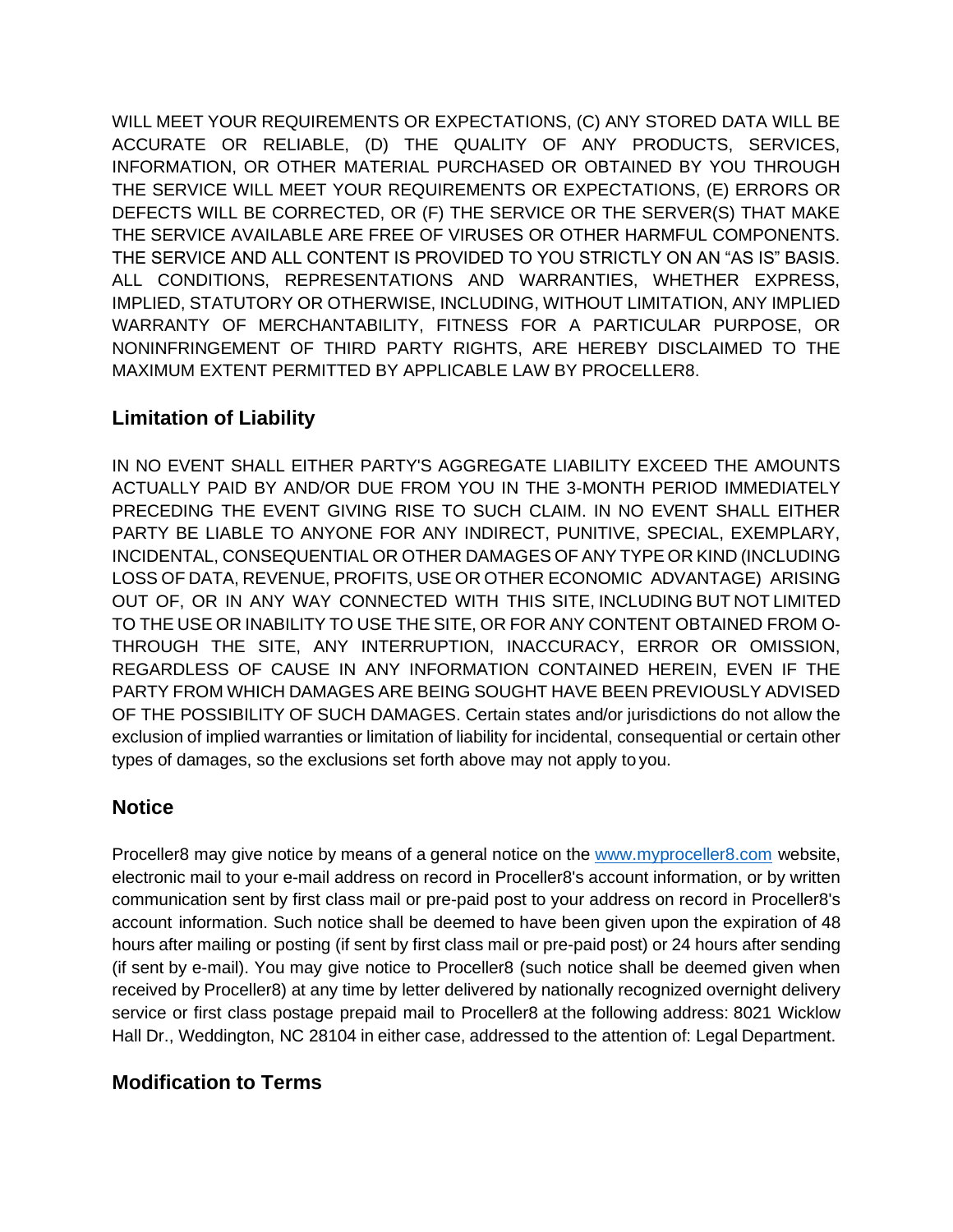Proceller8 reserves the right to modify the terms and conditions of this Agreement or its policies relating to its products and services at any time, effective upon posting of an updated version of this Agreement on the [www.myproceller8.com](http://www.myproceller8.com/) website. You are responsible for regularly reviewing this Agreement. Continued use of the Service after any such changes shall constitute your consent to such changes.

## **General**

This Agreement shall be governed by North Carolina law and controlling United States federal law, without regard to the choice or conflicts of law provisions of any jurisdiction, and any disputes, actions, claims or causes of action arising out of or in connection with this Agreement or the Service shall be subject to the exclusive jurisdiction of the state and federal courts located in North Carolina. If any provision of this Agreement is held by a court of competent jurisdiction to be invalid or unenforceable, then such provision(s) shall be construed, as nearly as possible, to reflect the intentions of the invalid or unenforceable provision(s), with all other provisions remaining in full force and effect. No joint venture, partnership, employment, or agency relationship exists between you and Proceller8 as a result of this agreement or use of this Website. The failure of Proceller8 to enforce any right or provision in this Agreement shall not constitute a waiver of such right or provision unless acknowledged and agreed to by Proceller8 in writing. This Agreement, together with any applicable Form and policies, comprises the entire agreement between you and Proceller8 and supersedes all prior or contemporaneous negotiations, discussions or agreements, whether written or oral, between the parties regarding the subjectmatter contained herein.

# **Definitions**

As used in this Agreement and in any Order Forms now or hereafter associated herewith: "Agreement" means these online terms of use, any Order Forms, whether written or submitted online via the [www.myproceller8.com](http://www.myproceller8.com/) Web Site, and any materials available on the Proceller8 Website specifically incorporated by reference herein, as such materials, including the terms of this Agreement, may be updated by Proceller8 from time to time in its sole discretion; "Effective Date" means the earlier of either the date this Agreement is accepted by selecting the "I Accept" option presented on the screen after this Agreement is displayed, the Effective date on the subscription form or the date you begin purchasing products from this site; "Order Form(s)" means the form evidencing your purchase from this site and any subsequent order forms submitted online or in written form, each such Order Form to be incorporated into and to become a part of this Agreement (in the event of any conflict between the terms of this Agreement and the terms of any such Order Form, the terms of this Agreement shall prevail); "Proceller8" means collectively Proceller8, LLC, a limited liability company organized and existing under the laws of the State of North Carolina doing business as "MyProceller8.com" and having an office at, 8021 Wicklow Hall Dr., Weddington, NC 28104, together with its officers, directors, shareholders, employees, agents and affiliated companies.

## **Questions or Additional Information**